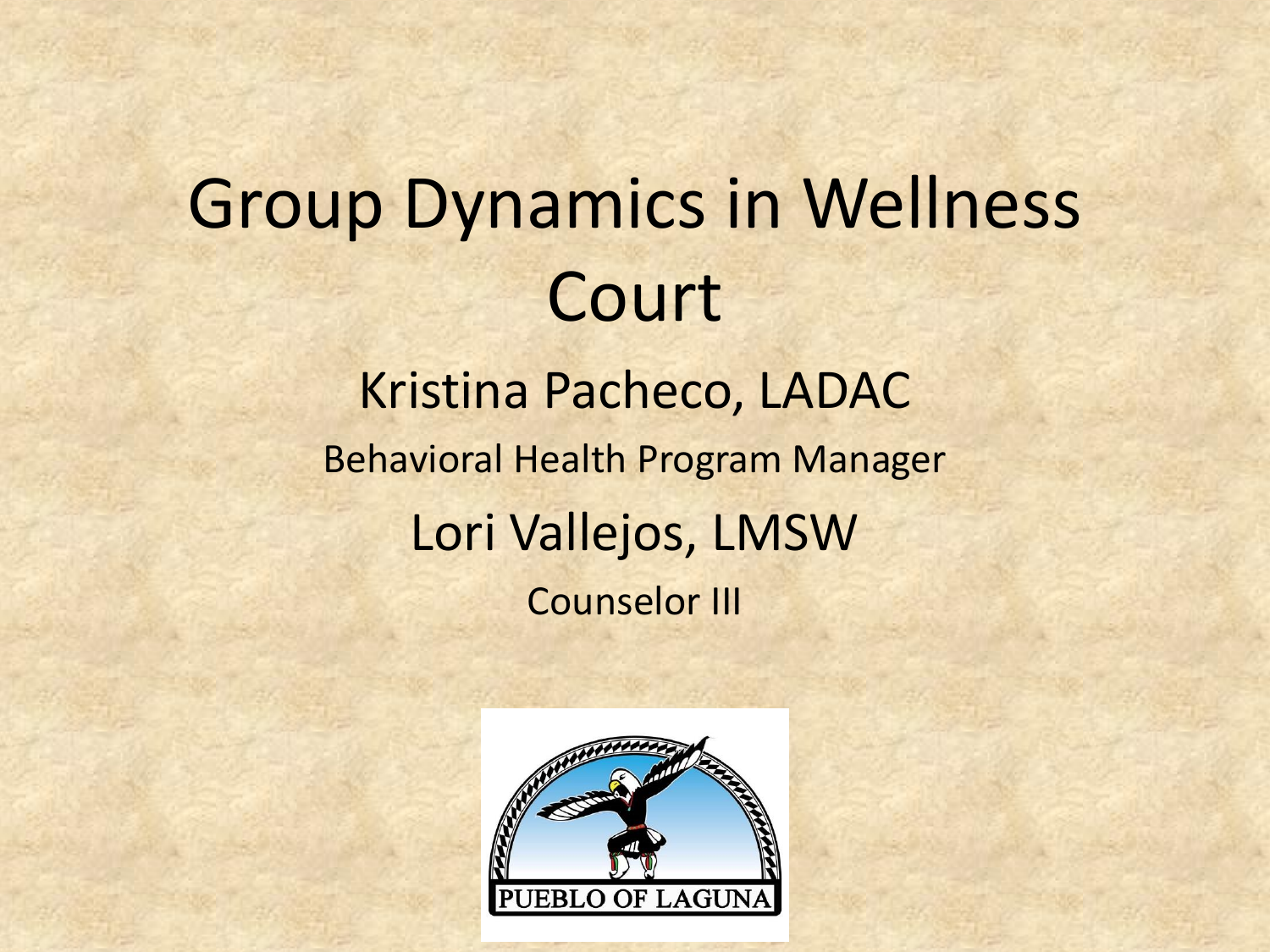### Why groups for Wellness Court?

- Create a support system for participants
- Provide opportunity to challenge thought process in regards to drug or alcohol addiction
- Cost effective
- Evidence based practice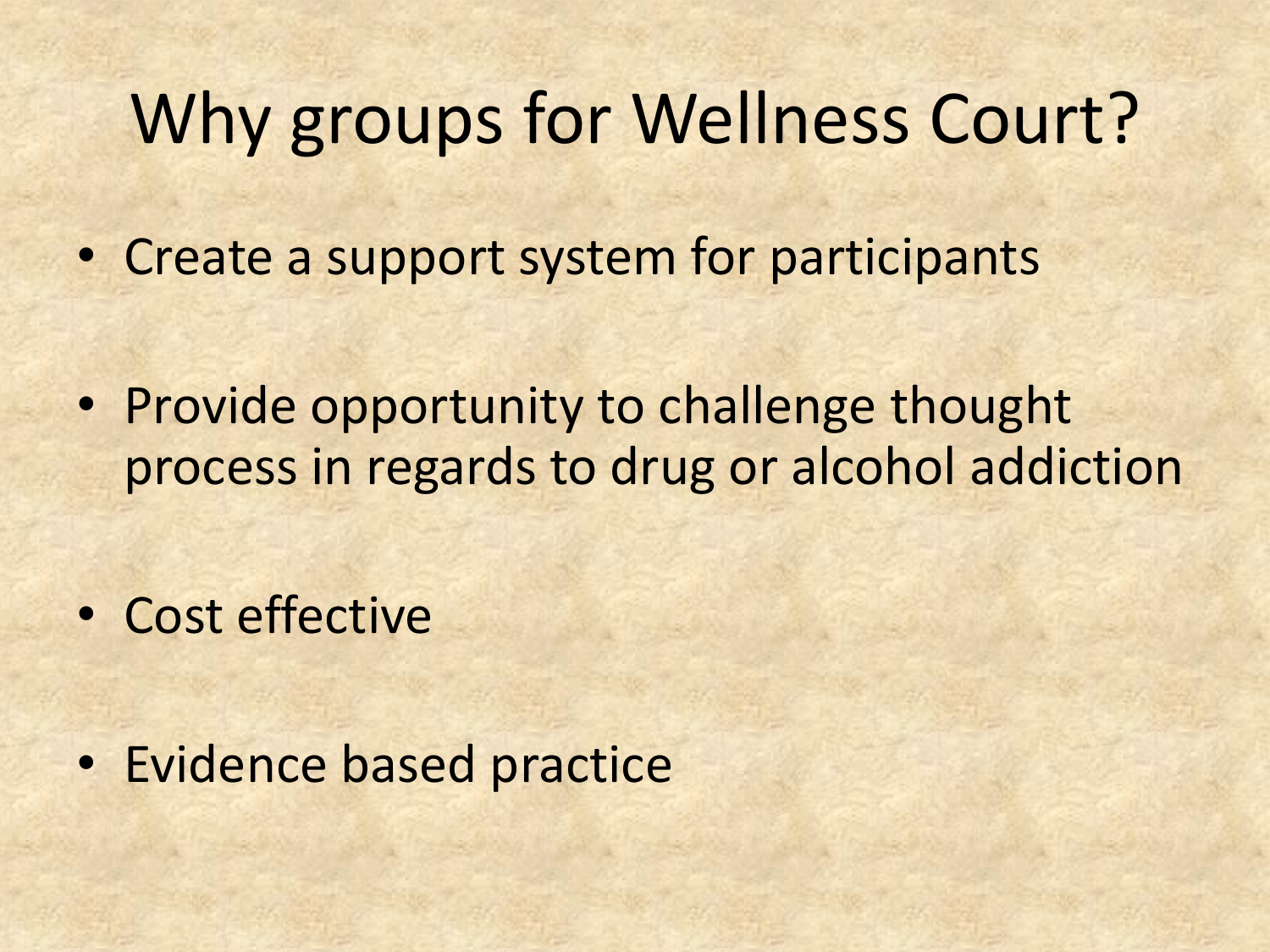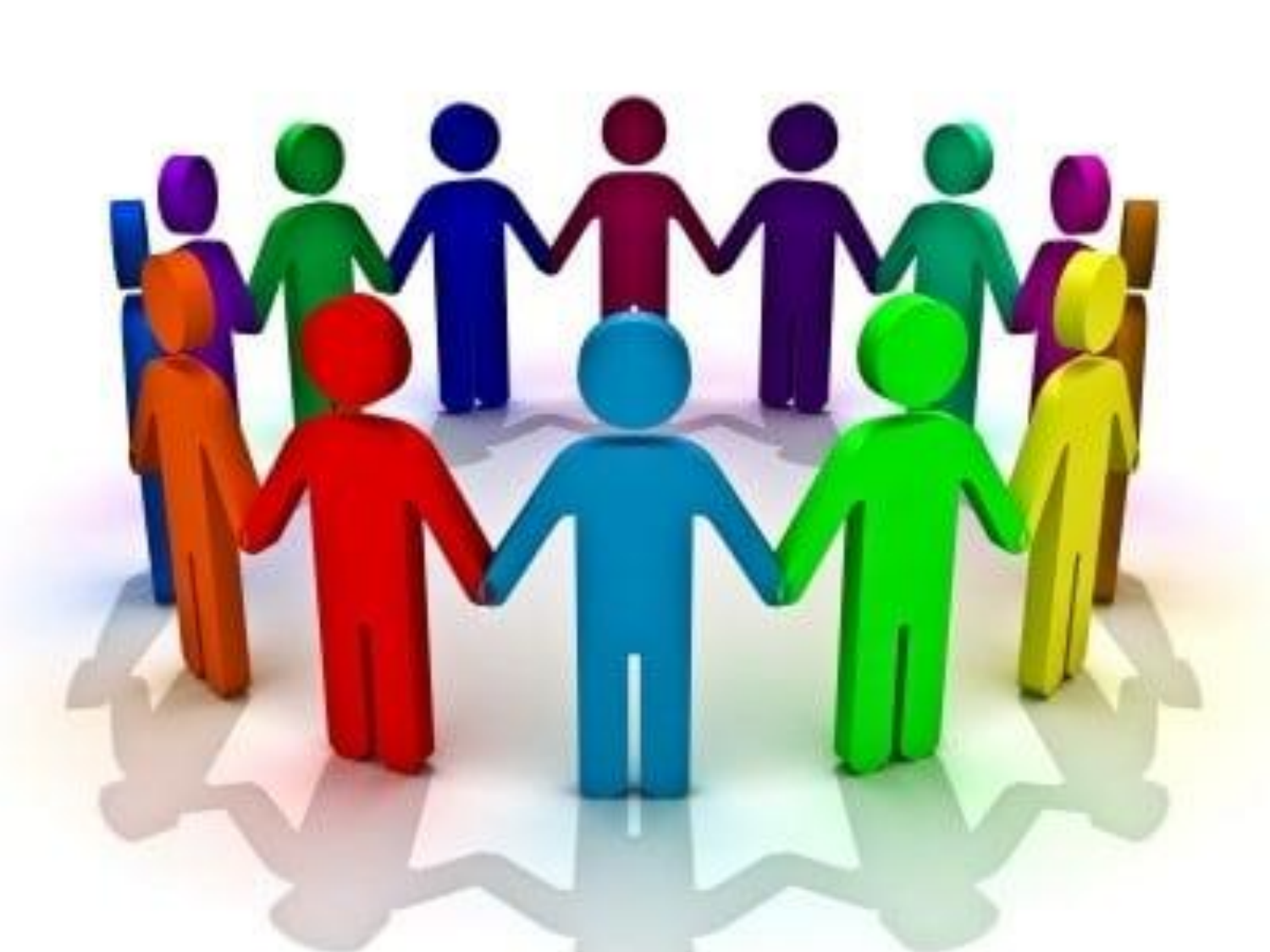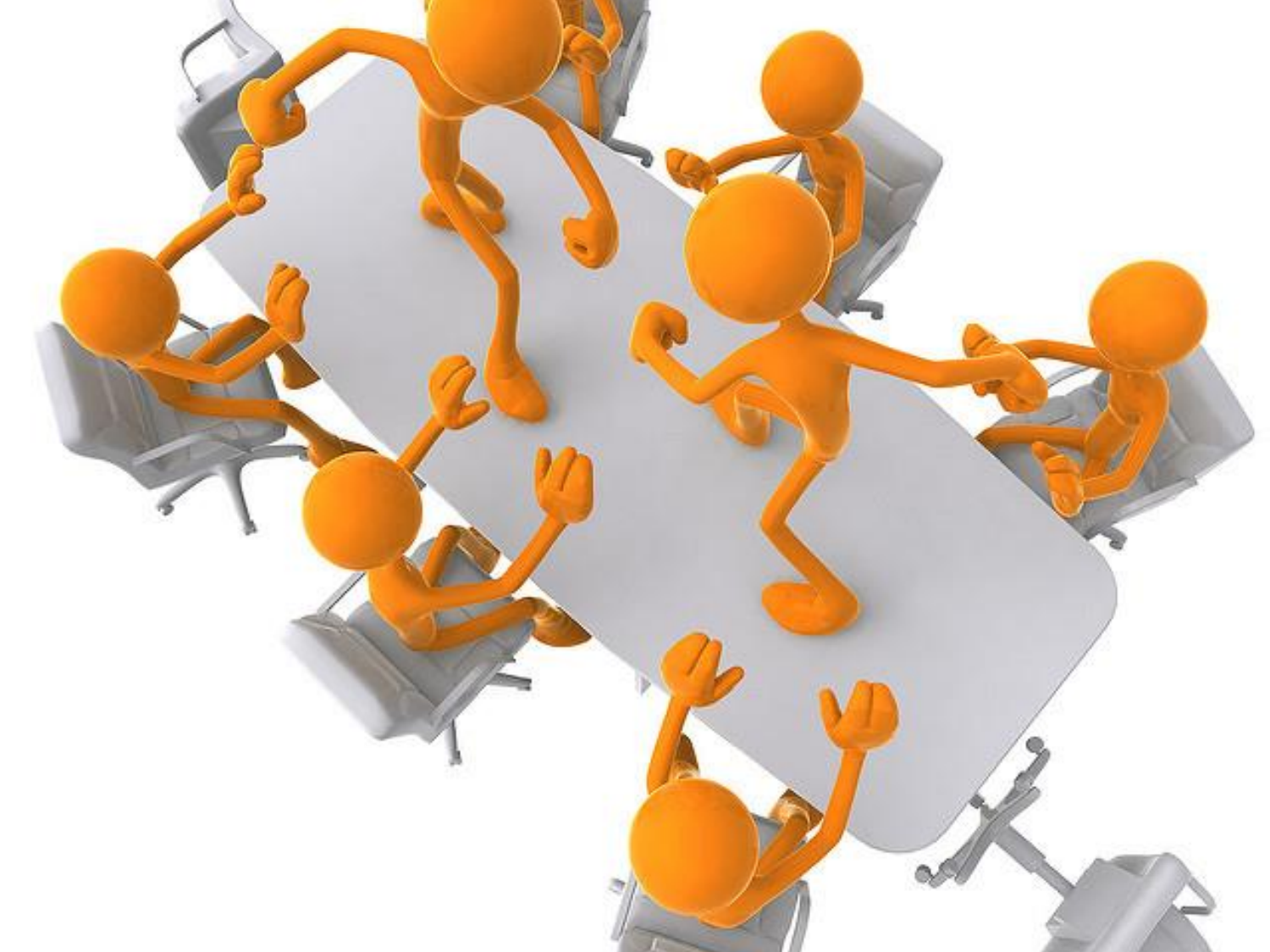### Ever Changing Dynamics of Group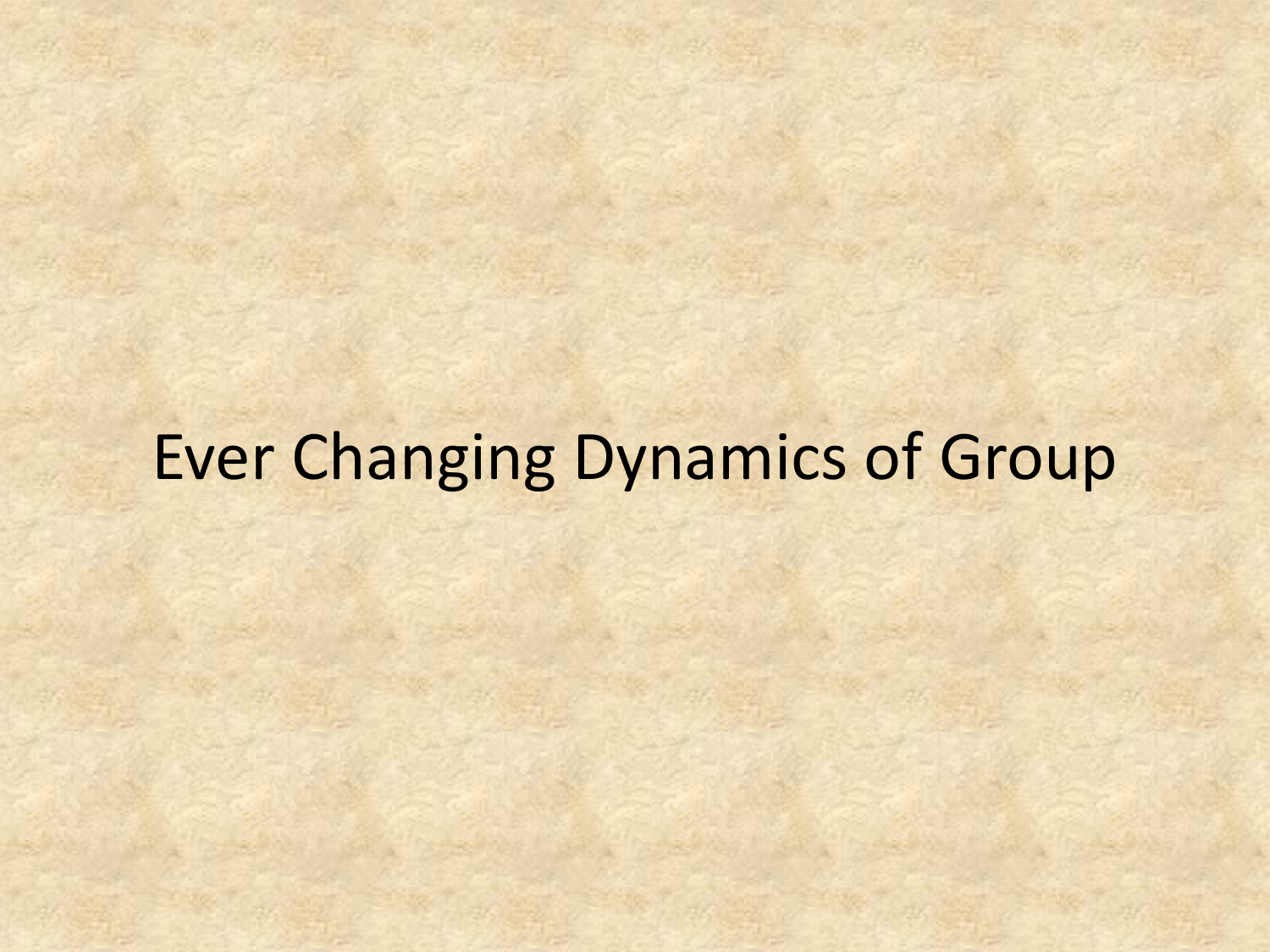### Ever Changing Dynamics of Group

- Phases impact group dynamics
- Number of group members
- Level of readiness
- MAT
- Prepared to meet the needs of participants with Co-Occurring disorders
- Age ranges of participants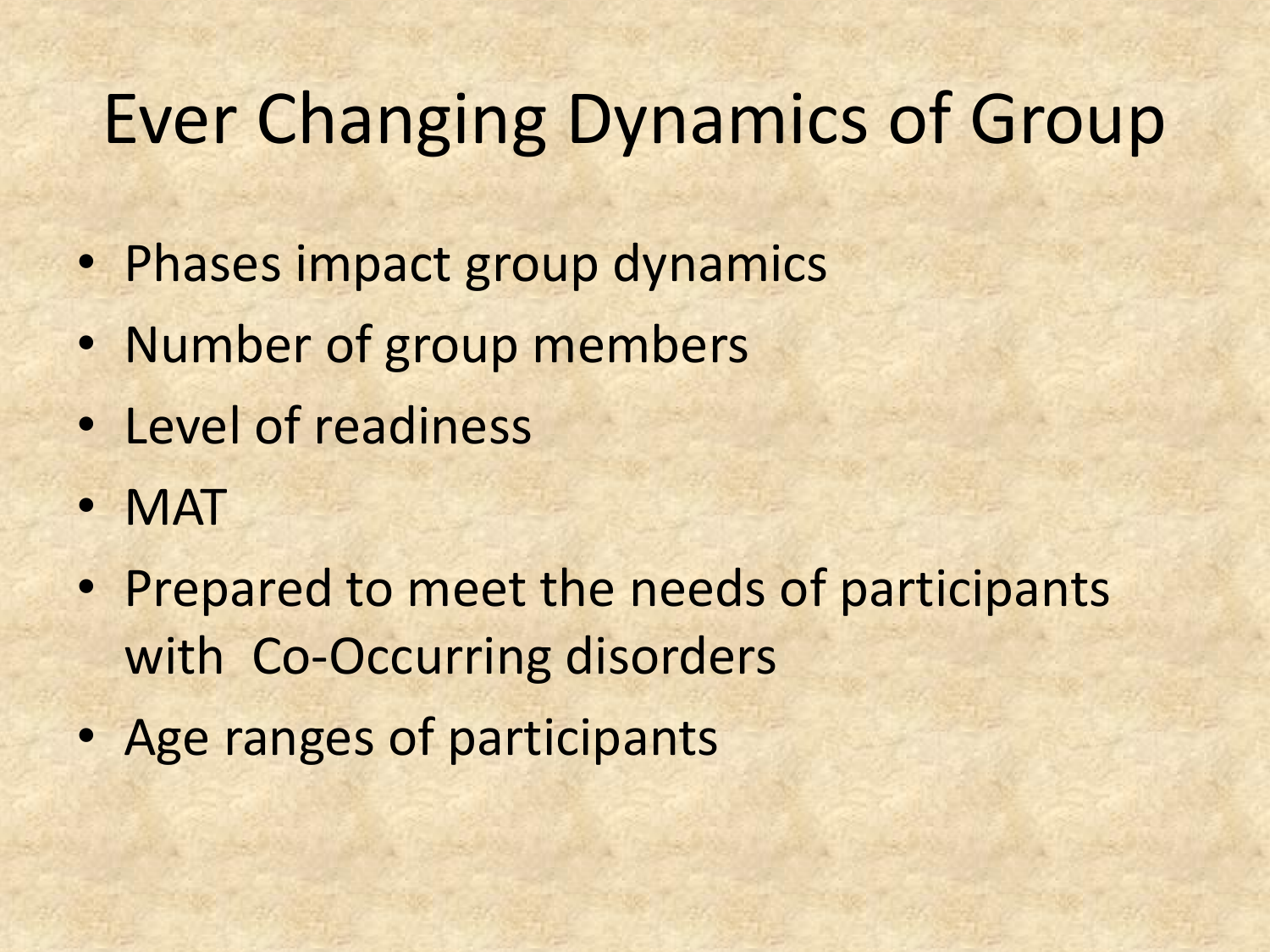## Group Cultures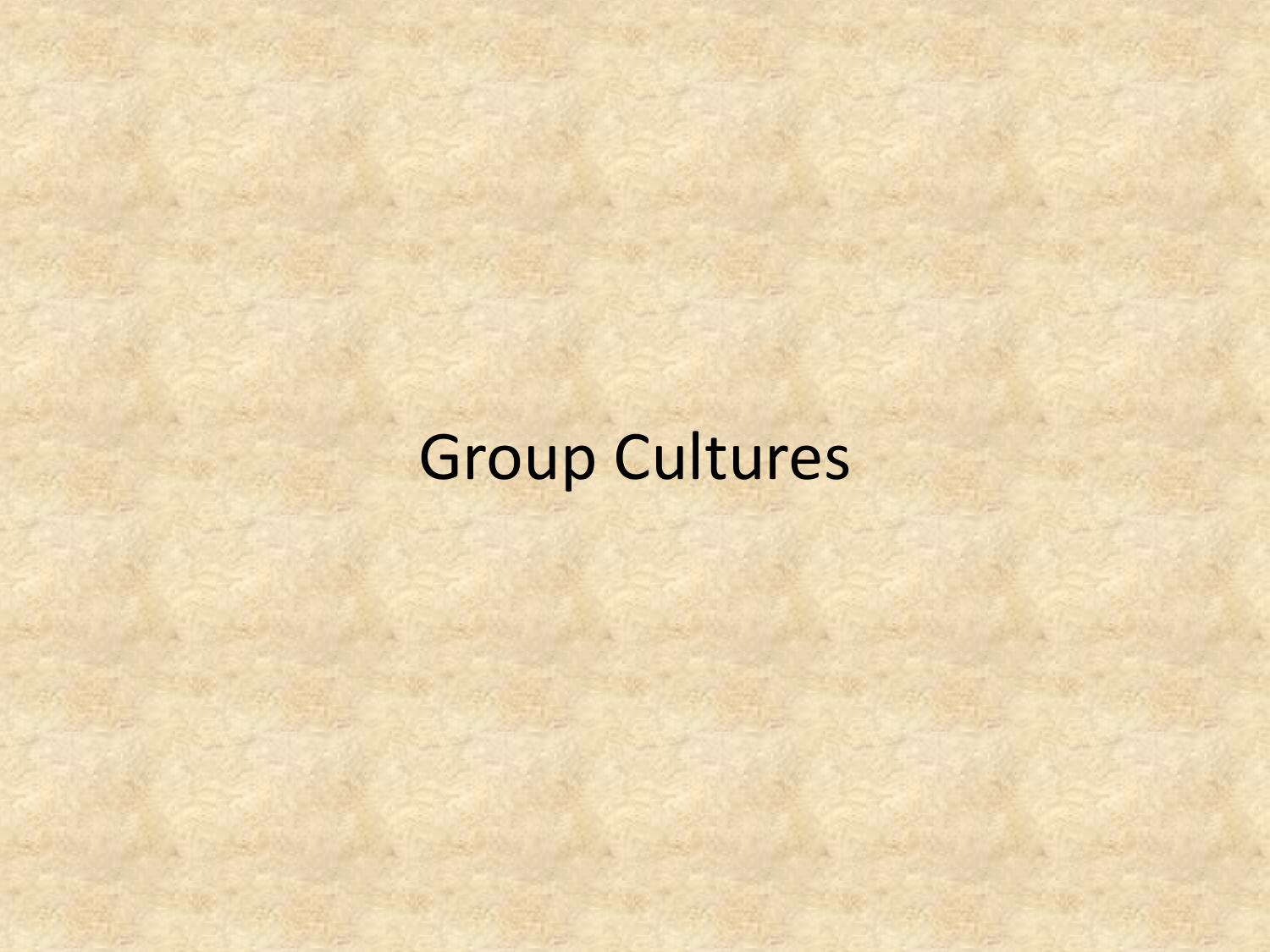#### • Setting group cultures

#### • Group rules:

- *1. Respect each other*
- *2. Confidentiality- what's said in group stays in group*
- *3. Participation is a must*
- *4. Honesty-Taking responsibility for your actions*
- *5. Help one another with practicing confidentiality*
- *6. Please no foul language. Please use proper verbal expression*
- *7. Attendance is required with the exception of excusable absence arranged with group facilitator*
- *8. Set a goal for better direction in your life*
- *9. Always be prepared to present your next step*
- *10. No side conversations*
- *11. Offer positive feedback*
- *12. Please pay attention when a group member is presenting their step*
- *13. Use of cell phone is prohibited*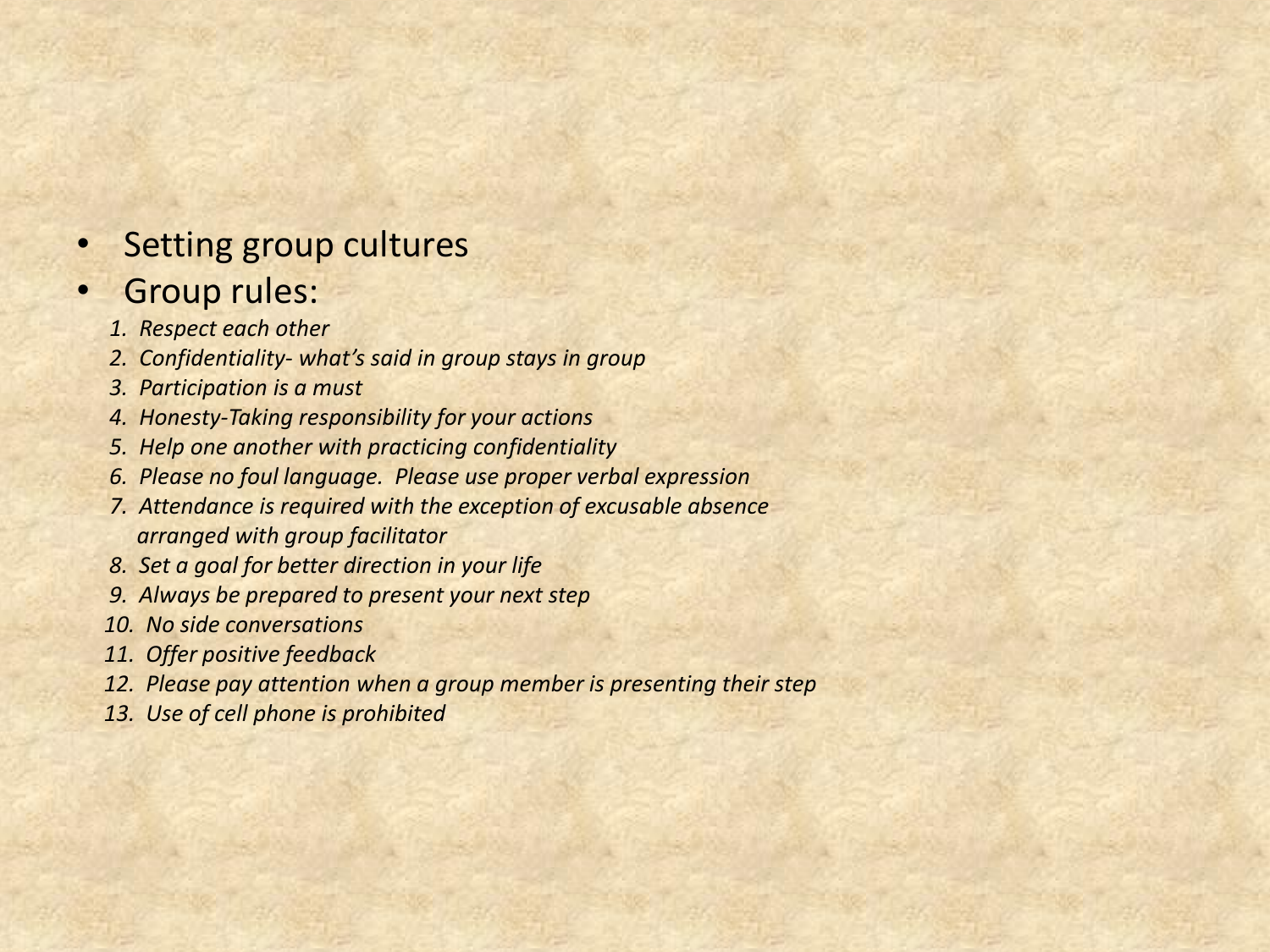### Fidelity of MRT® Model in Healing to Wellness Court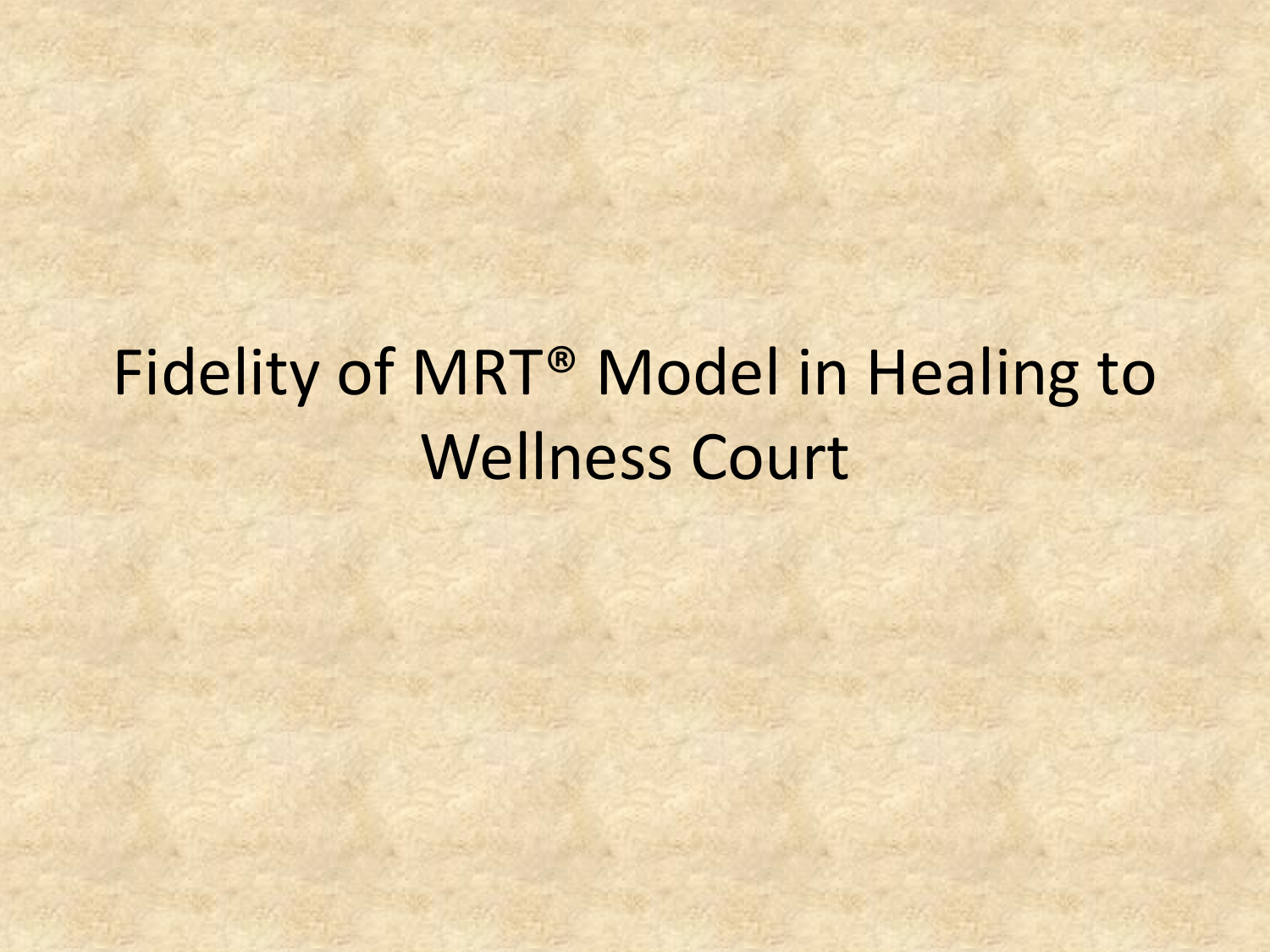- Evidenced Based Practice
- Healing to Wellness Court
- Fidelity Monitoring Checklist example: Copyright of CCI MRT® Correctional Counseling Inc.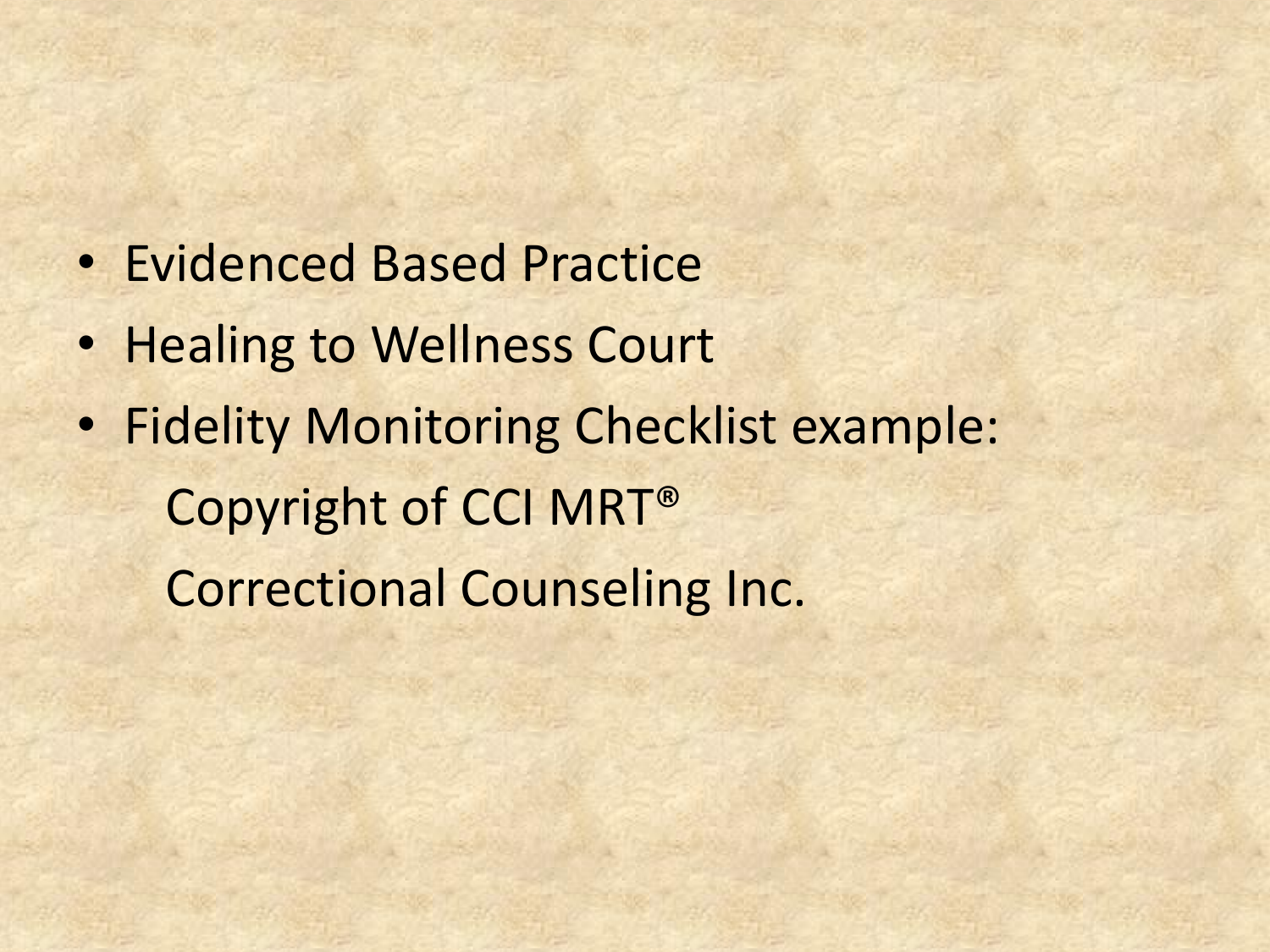### C. Step 2: Shield and Life Mask, Life Wheel, and Testimo

- 1. Shield and Life Mask: Does the Facilitator FAIL any that:
	- Has mostly words or blanks (1-4) a.
	- Have no words or more than 5 words on line 5 b.
- Life Wheel: Does the Facilitator FAIL any that:  $2.$ 
	- Has mostly words or blanks a.
	- Section 3 has a long-term problem rather than a short task  $b.$
- Does the Facilitator require "pass" on Shield/Mask and Wheel prior to giving Tes 3.
- Does Facilitator require group member to present from memory without any pron 4. at place?
- 5. Does the Facilitator/group FAIL any that:
	- Miss acknowledging any of the 3 areas a.
	- Include any blaming b.
- The testimony presentation concludes and the group member is asked only clarify 6. group member leaves the room. Group members who have passed Step 2 discuss (2/3 agreement required). Person who passes returns to applause; if fail, told why testimony next group
- Corrected feedback was offered by a client if necessary? 7.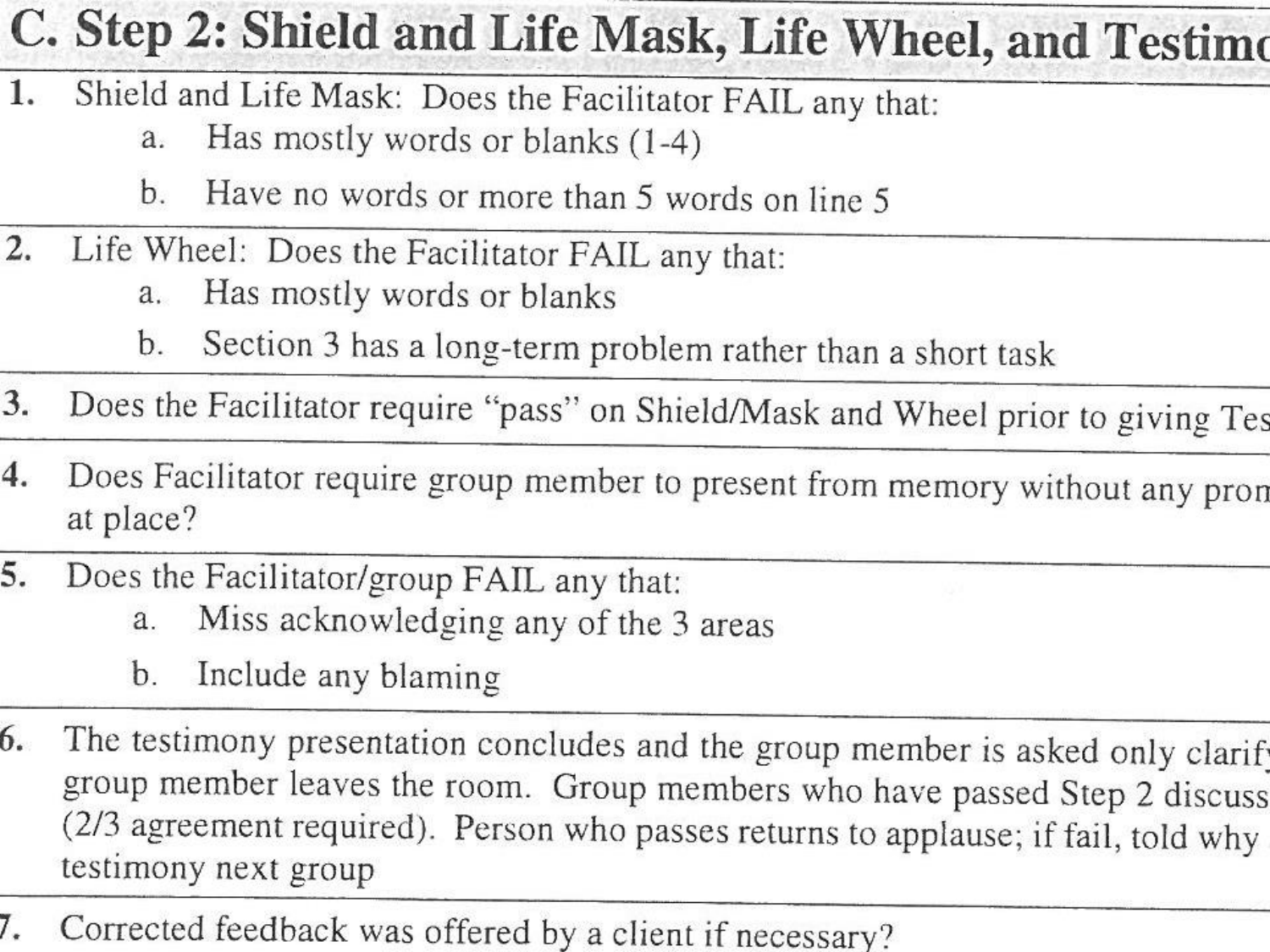### Importance of Solidarity among Healing to Wellness Team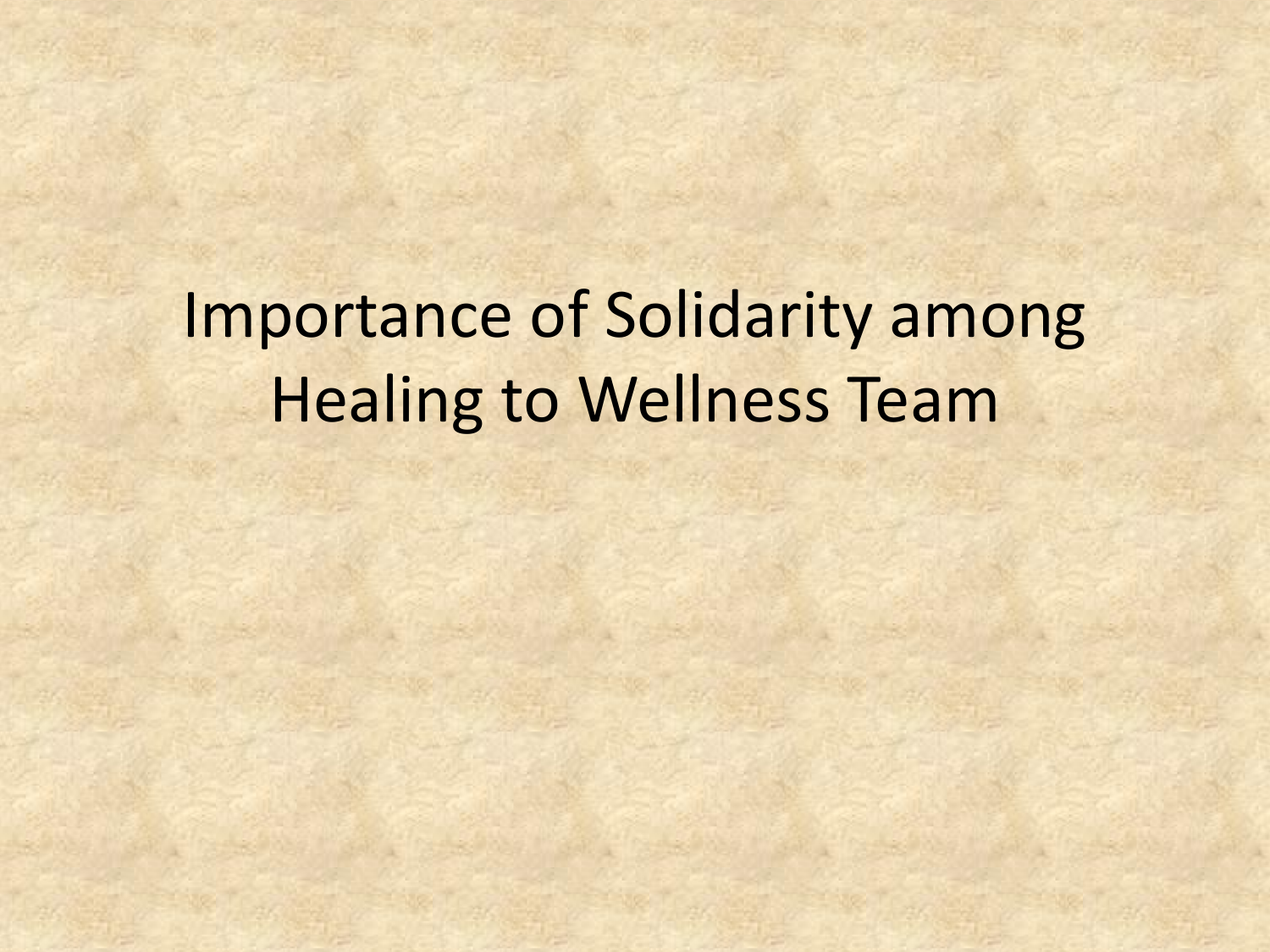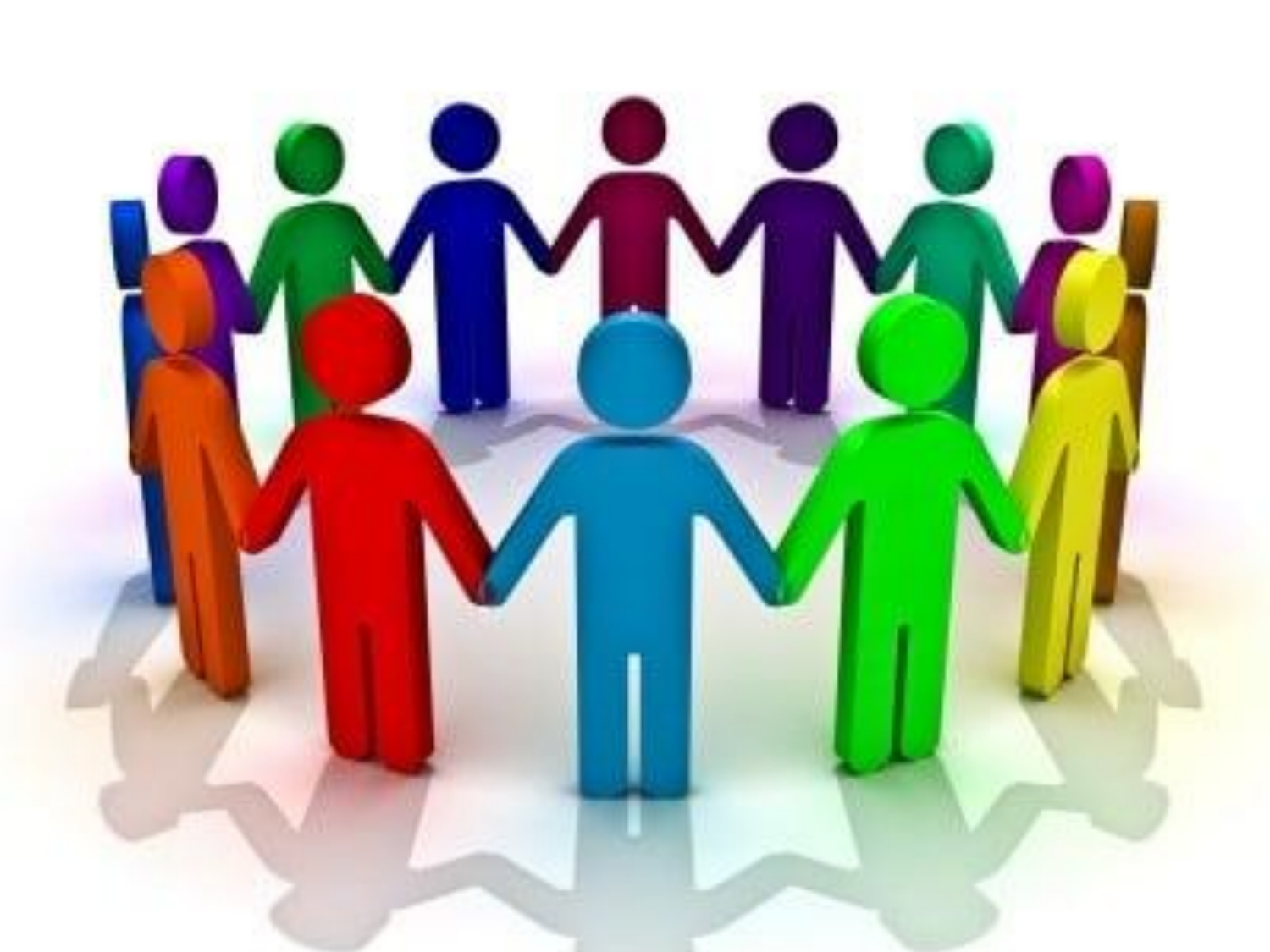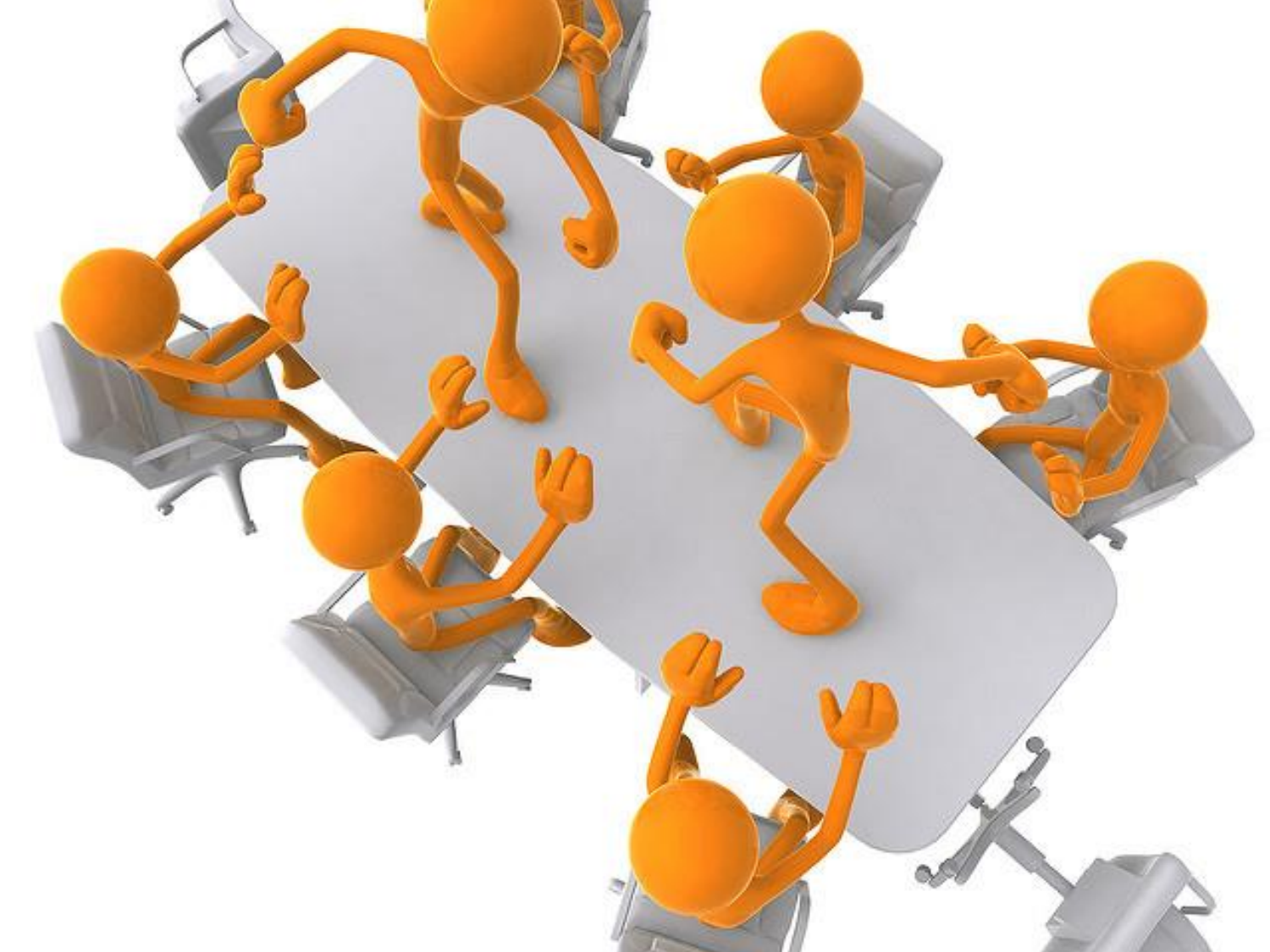### Relationships developed in Healing to Wellness Court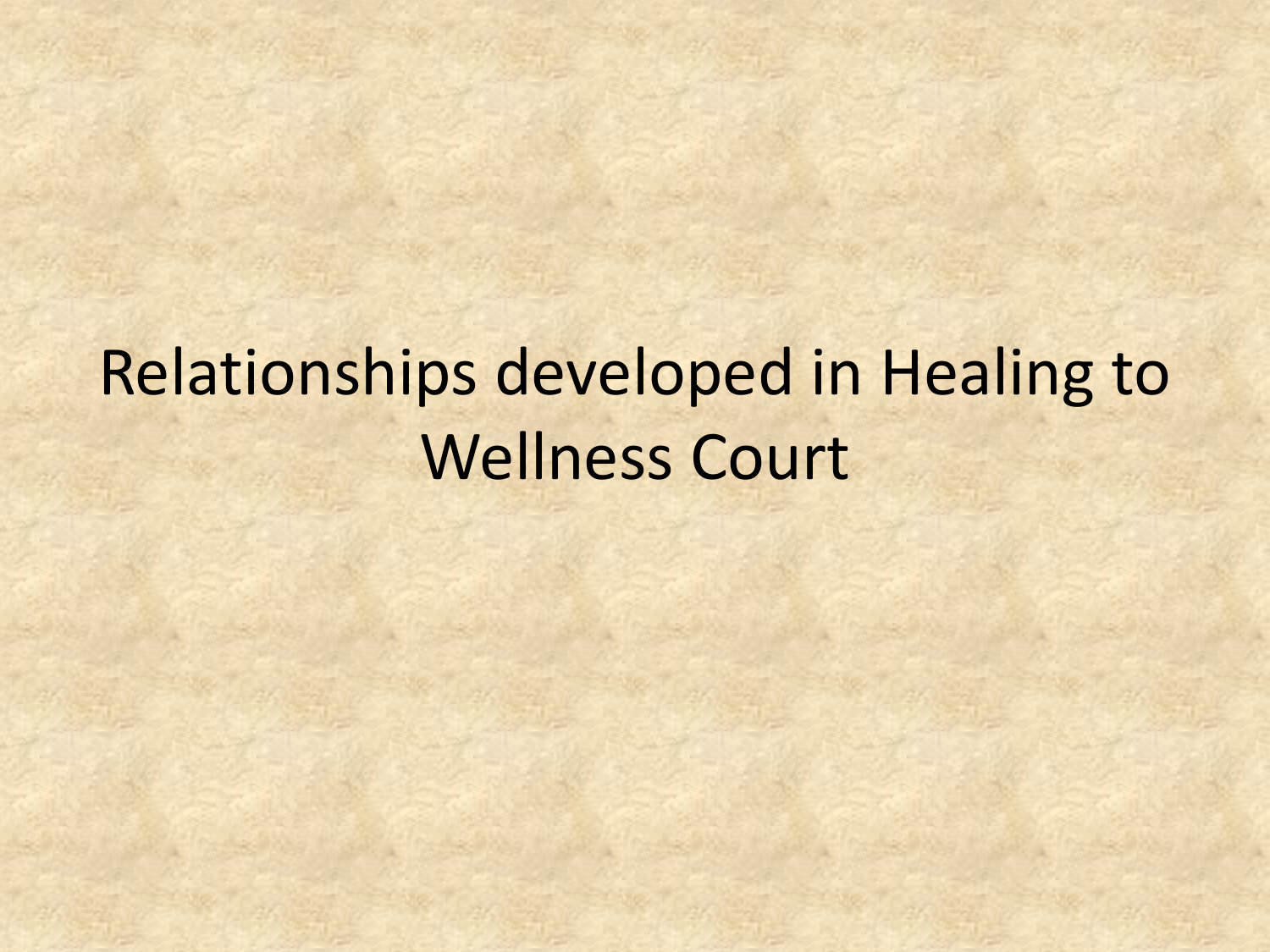- Encourage participants supporting one another, however….
- Romantic relationships with fellow participants